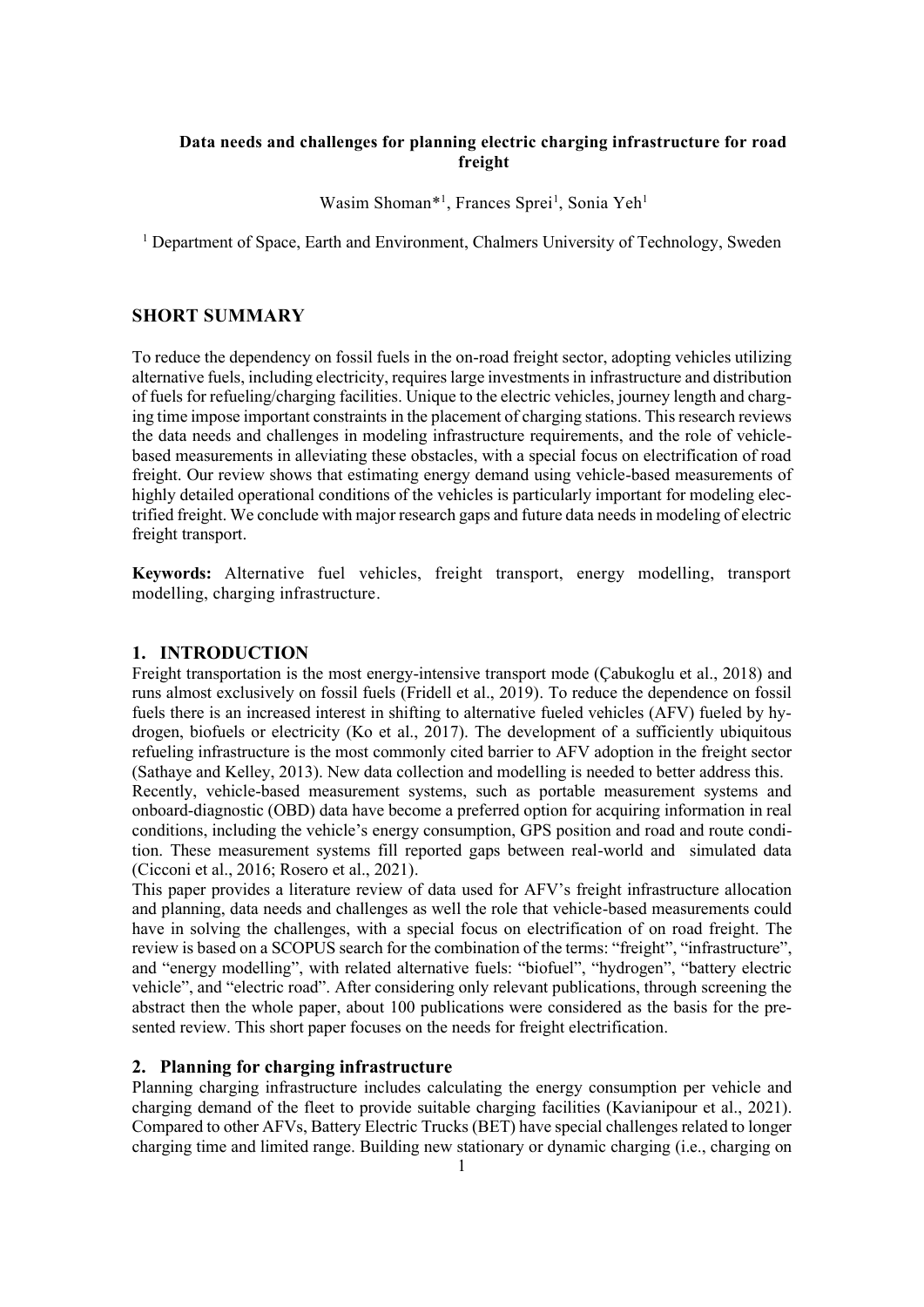roads while driving) facilities at depos and/or along traveled routes require special planning due to the potentially large impacts on the costs and infrastructure of local power grid that need to be evaluated as well (Kavianipour et al., 2021). A summary of BET challenges in energy consumption and charging demand models are shown below in **Error! Reference source not found.**.

| ани иунанны ынагдинд                                                                                                                                                                                                           |                                                                                                                                                                                                                                                                                                                                                                                                                                                                                                                                                                                                                                                                                                                  |                                                                                                                                                                                                                                                                                                                                                                                                                           |
|--------------------------------------------------------------------------------------------------------------------------------------------------------------------------------------------------------------------------------|------------------------------------------------------------------------------------------------------------------------------------------------------------------------------------------------------------------------------------------------------------------------------------------------------------------------------------------------------------------------------------------------------------------------------------------------------------------------------------------------------------------------------------------------------------------------------------------------------------------------------------------------------------------------------------------------------------------|---------------------------------------------------------------------------------------------------------------------------------------------------------------------------------------------------------------------------------------------------------------------------------------------------------------------------------------------------------------------------------------------------------------------------|
| Data sources                                                                                                                                                                                                                   | Challenges for energy/infrastructure<br>modelling                                                                                                                                                                                                                                                                                                                                                                                                                                                                                                                                                                                                                                                                | <b>Derived infor-</b><br>mation with port-<br>able measure-<br>ments                                                                                                                                                                                                                                                                                                                                                      |
| Vehicle flow data<br>$\bullet$<br>Representative sur-<br>veys<br>Vehicle tracking<br>systems and performance<br>monitoring systems<br>Vehicle simulation<br>Point of interests<br>(e.g., depos, parking lots)<br>and land use. | Uncertainties in models due to<br>$\bullet$<br>insufficient temporal and spatial resolu-<br>tion<br>Laboratory-based engine dyna-<br>mometer tests are not representative of<br>those obtained under real-world condi-<br>tions<br>Aggregated data reports in<br>grams per brake-horsepower (bhp)-hour,<br>which are not directly relevant to in use<br>emissions/energy estimation<br>Power demand on engines does<br>not accurately describe the real energy<br>consumption<br>Power grid use is not easy to<br>identify<br>Trip-based models fail to in-<br>clude complexities and details, espe-<br>cially prevalent trip-chaining behavior<br>Not all urban trips can begin<br>with fully charged batteries | Stop/start driving<br>patterns, valida-<br>tion, accurate<br>drive cycles, ac-<br>celerator, braking,<br>battery state of<br>charge, cargo<br>weight, vehicle<br>speed, atmospheric<br>pressure, topogra-<br>phy, weight of the<br>vehicle, character-<br>istics of a vehicle,<br>temperature, num-<br>ber and type of<br>previous charging<br>cycles, trip pur-<br>pose, and land use<br>characteristics at<br>the stops |

#### **Table 1 Planning Infrastructure challenges for BET with stationary and dynamic charging**

## **3. Modelling vehicle energy consumption**

Energy consumption of the vehicle can differ according to vehicle type and several operational conditions such as travel and road conditions (Rosero et al., 2021). The operating conditions that can influence energy consumption can be categorized based on (i) the vehicle design (e.g., type of vehicle, driveline configuration, power train technology, fuel type, and aftertreatment system technology); (ii) driver characteristic (e.g., driver behaviour); (iii) travel conditions (e.g., passenger load and auxiliary power demands); (iv) traffic flow conditions (e.g., congestion); (v) road As found in the in the literature, vehicle-based data could be used to acquire real-world accurate measurements of such important information to calculate the energy consumption of the vehicles. For instance, using only GPS measurements, Rosero et al., (2021) were able to model consumed energy for each vehicle as a function of some operating conditions (e.g., travel conditions and driver characteristic) to account for local conditions. Furthermore, Chan et al., (2013) used simple GPS data to obtain vehicles travel patterns as inputs in their energy model, while Pang and Rasdorf, (2009) used portable emissions/energy measurement system to identify real-world onroad energy use. Others used the portable measurement from a prototype vehicle to validate their simulated/virtual model (Lewis et al., 2020).

## **4. Modelling charging demand challenges**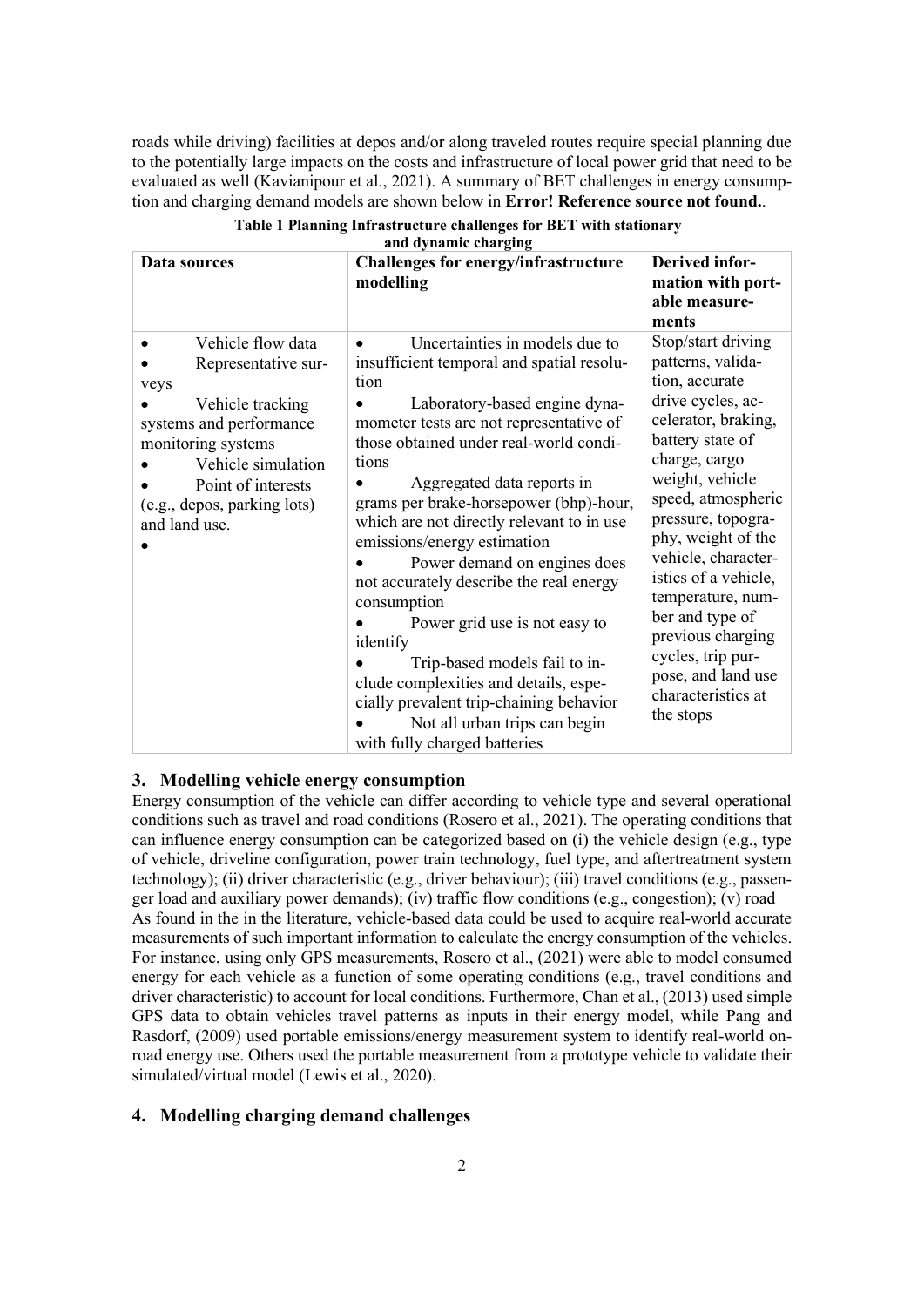Many approaches are used to allocate charging facilities for charging demand with the use of different tools, such as optimization, to fulfill a target, e.g., minimizing cost. Most approaches split the main BET charging demand challenges into two: 1) charging infrastructure locations on routes and 2) charging infrastructure facility characteristics. For the first step, calculating the energy demand from the fleet is based on flow data from passages to express demand in tour-based freight models. In these models a tour is specified by a predetermined route among customers and vehicles. Tour-based models are suitable when considering intermediate stops and the effect that these stops have on vehicle traveled distance (Moore, 2019). The energy demand is calculated by splitting the routes into smaller route segments and adding up the consumption of every segment for each passed vehicle (Kretzschmar et al., 2016). Probable charging stations are allocated along split routes. The next step is defining charging facility characteristics at each charging point, i.e., determining power level and charging capacity, which can be determined considering vehicle type and trip and tour characteristics. Thus, a major issue is the setting of charging capacity, ensuring an adequate level of charging service in terms of charging time and waiting time in queue (Ko et al., 2017).

Utilizing vehicle-based measurements, grouping trip ends into destinations allows the GPS data to be used for modeling and analyzing the repetitiveness of commercial vehicle tours, and for combined models of visited locations, stop frequency, and stop duration to simulate charging behavior based on various trip attributes and charger types (Kavianipour et al., 2021). Most studies focus on GPS data to derive travel patterns, the most important stop locations and probable charging events to allocate vehicle energy demand (Limb et al., 2019). Others utilize vehiclebased measurements for both identifying the vehicle based demand and the charging facility characteristics via deriving vehicle operational data. This determines the number and location of charging points required within the area of service, the charging point's power transfer rates, the capacity of the on-board battery for each charging option (Nicolaides et al., 2019), the impact on the grid, and the change in loads in high resolution (Shepero and Munkhammar, 2018).

## **5. Conclusion**

Allocating charging infrastructure for alternative fuel vehicles (AFVs) in the freight sector faces different challenges in estimating energy demand and planning of charging infrastructure. Vehicle based measurements provide high detailed insights that could be used to calculate energy consumption, relate it to real world operational conditions or validate simulator and models results. Data collected at vehicle level could also be used to analyze travel patterns and visited locations, both needed in the planning of stationary charging infrastructure and electric road system. Future research should consider focusing more on utilizing such data to plan the role out more purposefully of charging infrastructure for on road freight.

## **ACKNOWLEDGMENT**

We acknowledge the support from the European Union's Horizon 2020 research and innovation program under grant agreement No 101006700.

#### **REFERENCES**

- Çabukoglu, E., Georges, G., Küng, L., Pareschi, G., Boulouchos, K., 2018. Battery electric propulsion: an option for heavy-duty vehicles? Results from a Swiss case-study. Transp. Res. Part C Emerg. Technol. 88(February), 107–123. http://doi.org/10.1016/j.trc.2018.01.013
- Chan, S., Miranda-Moreno, L.F., Alam, A., Hatzopoulou, M., 2013. Assessing the impact of bus technology on greenhouse gas emissions along a major corridor: A lifecycle analysis. Transp. Res. Part D Transp. Environ. 20, 7–11. http://doi.org/10.1016/j.trd.2013.01.004